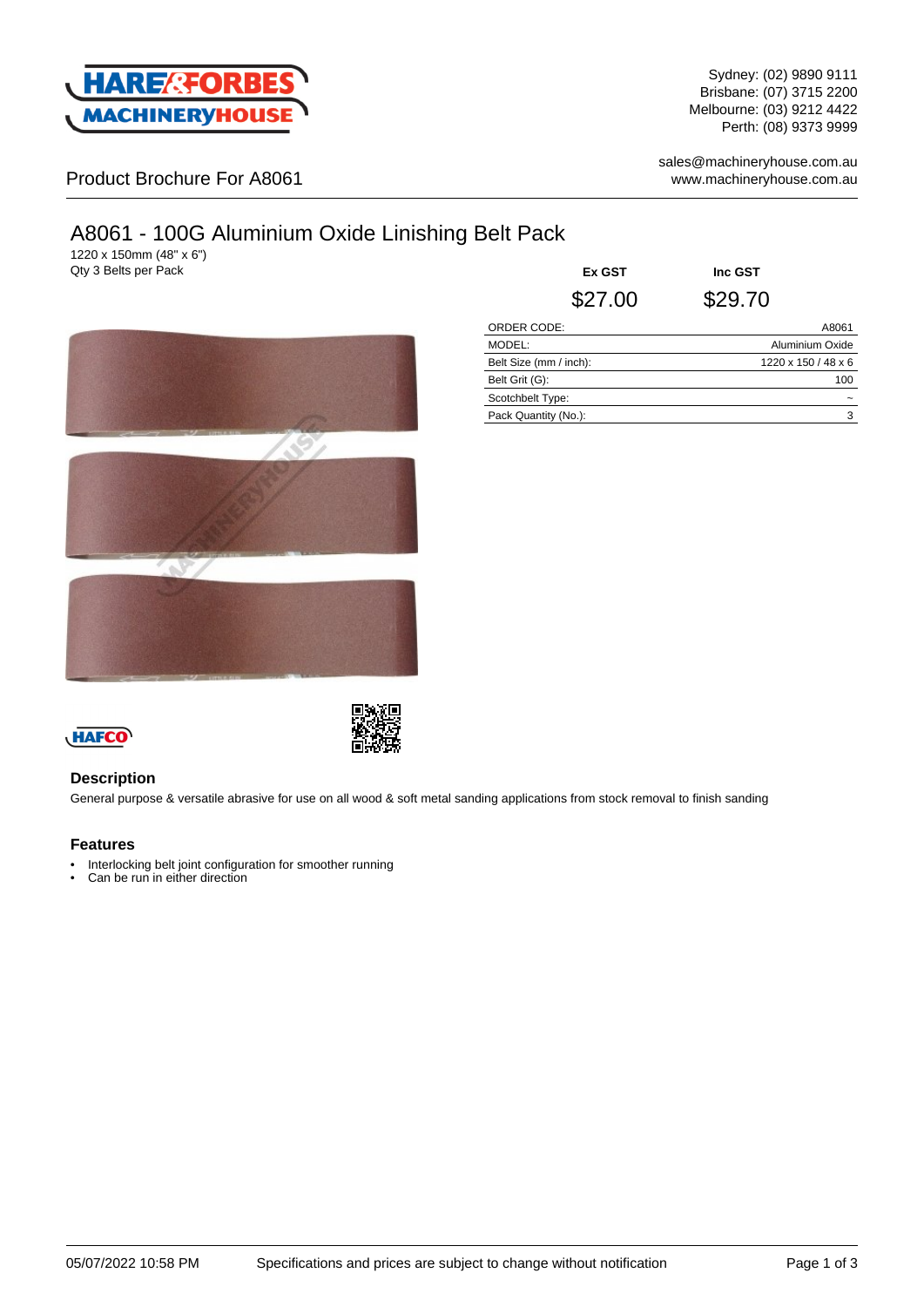

Sydney: (02) 9890 9111 Brisbane: (07) 3715 2200 Melbourne: (03) 9212 4422 Perth: (08) 9373 9999

sales@machineryhouse.com.au www.machineryhouse.com.au

# Product Brochure For A8061

| <b>GRIT CHART</b> | Grit | <b>Application</b>                                             |
|-------------------|------|----------------------------------------------------------------|
|                   | 40   | Coarse (Rapid removal of material)                             |
|                   | 60   | <b>Medium</b> (Sanding bare wood in preparation for finishing) |
|                   | 80   | Medium (Sanding bare wood in preparation for finishing)        |
|                   | 100  | Fine (Sanding bare wood in preparation for finishing)          |
|                   | 120  | Fine (Sanding bare wood in preparation for finishing)          |
|                   | 240  | Very Fine (Sanding finishes between coats)                     |
|                   | 360  | Very Fine (Sanding finishes between coats)                     |
|                   | 400  | <b>Extra Fine</b>                                              |

# **Recommended Accessories**

L107 Belt & Disc Linisher Sander L109 Belt & Disc Linisher Sander





A8058 40G Aluminium Oxide Linishing Belt Pack

## A8059

60G Aluminium Oxide Linishing Belt Pack